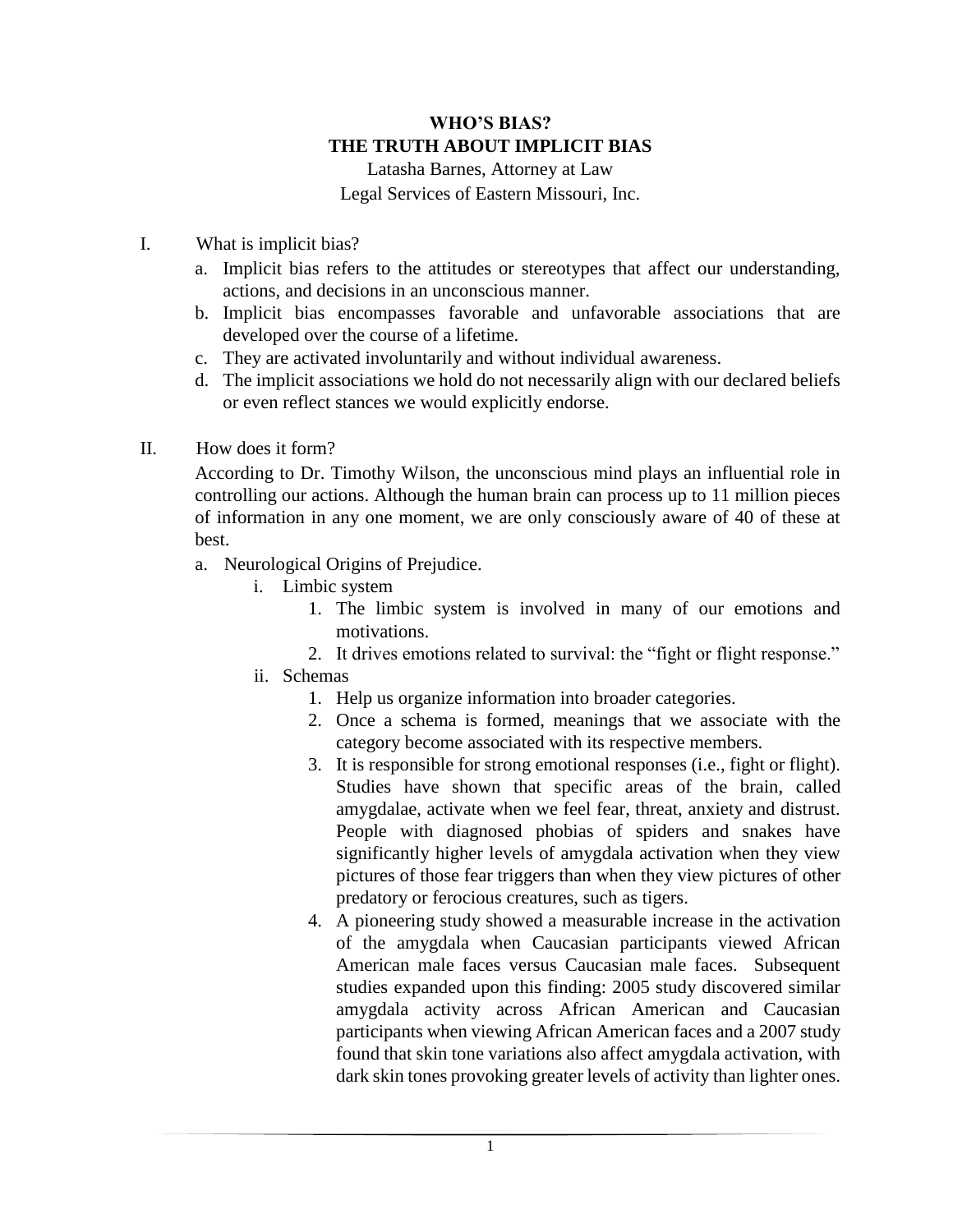- III. What are the impacts?
	- a. Individual Actions
		- i The amygdala processes information much faster than the prefrontal cortex, where rational thought occurs. Consequently, our subconscious beliefs manifest before we can make objective assessments about a situation or individual.
		- ii Confirmation bias allows us to rationalize the biases we harbor subconsciously.
	- b. Social Manifestations
		- i Persistent Prejudices
			- 1. Biases that persist unconsciously shape our society.
			- 2. Unconscious biases are reflected our policy and in institutional arrangements.
			- 3. Implicit biases, explicit biases, and structural forces often reinforce each other.
			- 4. Implicit bias studies have found an impact in many institutions and systems where fairness is critical including [healthcare,](http://www.ncbi.nlm.nih.gov/pubmed/23576243) [education](http://faculty.wcas.northwestern.edu/bodenhausen/PS03.pdf) and the [criminal justice system.](http://www-psych.stanford.edu/~mcslab/PublicationPDFs/Looking%20deathworthy.pdf)
- IV. What can be addressed?
	- a. Identification
		- i. Researchers have developed various ways to test for it.
			- 1. A computerized test, called the Implicit Association Test (IAT), helps us see our unconscious or implicit biases and preferences for certain groups.
			- 2. An IAT score is computed by comparing speed and error rates on trials in which the pairing of concepts is consistent with common stereotypes to trials in which the pairing of concepts defies common stereotypes.
			- 3. IATs can be taken online at [http://implicit.harvard.edu/implicit.](http://implicit.harvard.edu/implicit)
			- 4. Several large reviews have found the IAT to be reliable, relatively unsusceptible to intentional distortion, and most ominously, predictive of a range of discriminatory behavior, in some cases better than self-report.
	- b. Mitigating Bias
		- i. Implicit biases are malleable. Our brains are incredibly complex, and the implicit associations that we have formed can be gradually unlearned through a variety of debiasing techniques.
		- ii. An emerging body of laboratory-based research suggests that strategies are available for regulating implicit biases.